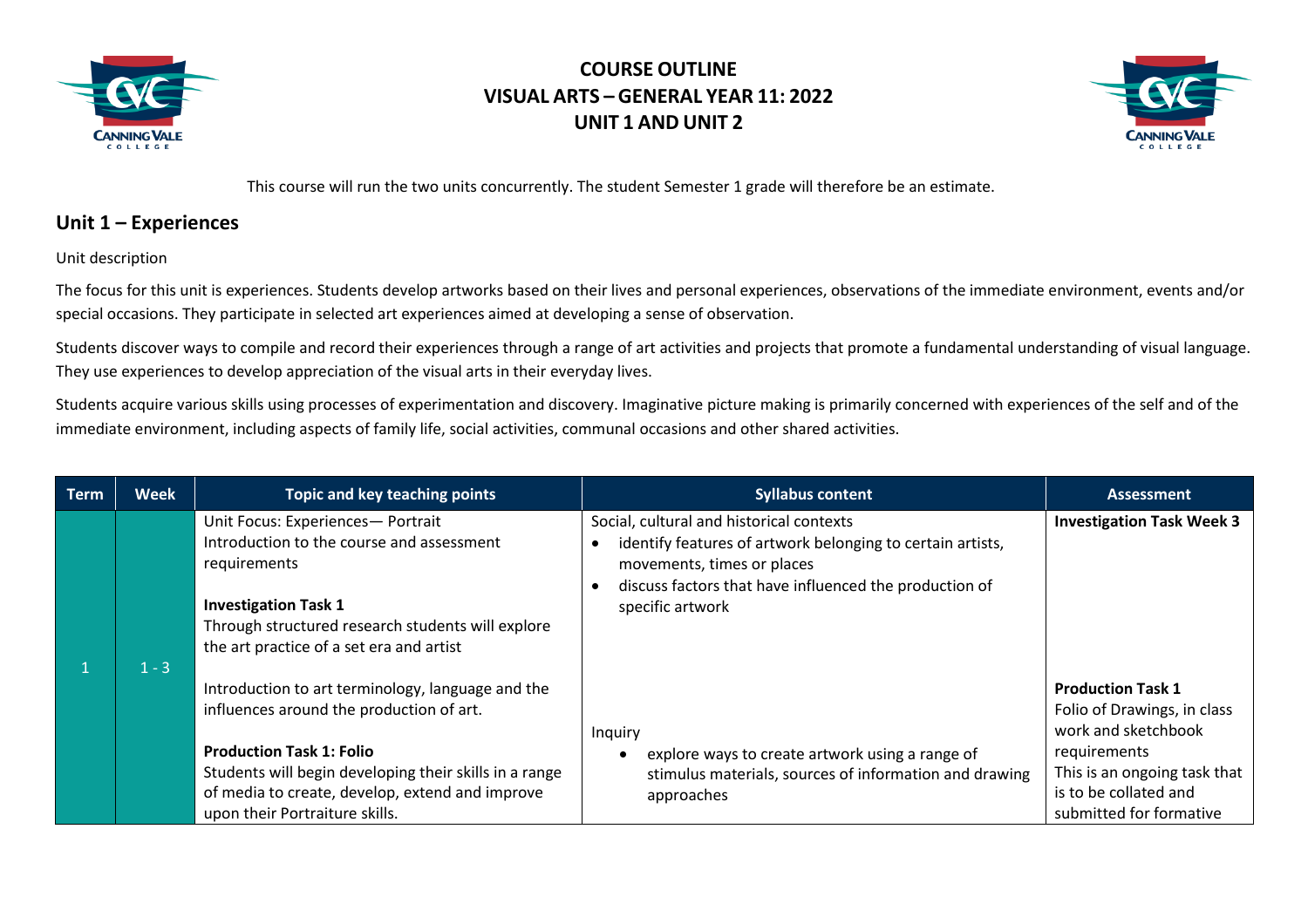



|         | Students will draw a range of portraits looking at<br>using facial structures to develop accuracy as well as<br>utilising a range of drawing mediums to create<br>different effects<br>Drawings and media experimentation is to be<br>documented and annotated                                                                                                                             | develop artwork through experimentation and media<br>manipulation<br>annotate steps, procedures and processes used to<br>create artwork<br>Visual language<br>explore ways to use visual language - elements and<br>principles of art - in the development of artwork                                                                                                                                                                                                                                                                                                                                                     | assessment Week and<br>summative assessment<br>Week $\_\_$                           |
|---------|--------------------------------------------------------------------------------------------------------------------------------------------------------------------------------------------------------------------------------------------------------------------------------------------------------------------------------------------------------------------------------------------|---------------------------------------------------------------------------------------------------------------------------------------------------------------------------------------------------------------------------------------------------------------------------------------------------------------------------------------------------------------------------------------------------------------------------------------------------------------------------------------------------------------------------------------------------------------------------------------------------------------------------|--------------------------------------------------------------------------------------|
| $4 - 5$ | <b>Preparation for Task 2</b><br><b>Focus artists</b><br>Max Gaspiarini<br><b>Mark Tweedie</b><br><b>Ben Quilty</b><br>Students will begin exploring creating portraits in a<br>painterly manner using<br>liquefied paint,<br>transparency,<br>highlights and shadows,<br>tonal layers<br>(Students will be photographed during this time to<br>provide the image for their self-portrait) | Inquiry<br>explore ways to create artwork using a range of stimulus<br>materials, sources of information and drawing approaches<br>develop artwork through experimentation and media<br>$\bullet$<br>manipulation<br>Visual language<br>explore ways to use visual language - elements and<br>principles of art - in the development of artwork<br>Visual influence<br>explore techniques used by different artists<br>Art forms, media and techniques<br>test and explore with materials and techniques to achieve<br>particular effects<br>Art practice<br>apply skills and processes sensitively in specific art forms | <b>Activities completed here</b><br>are assessed via the<br><b>Production Task 1</b> |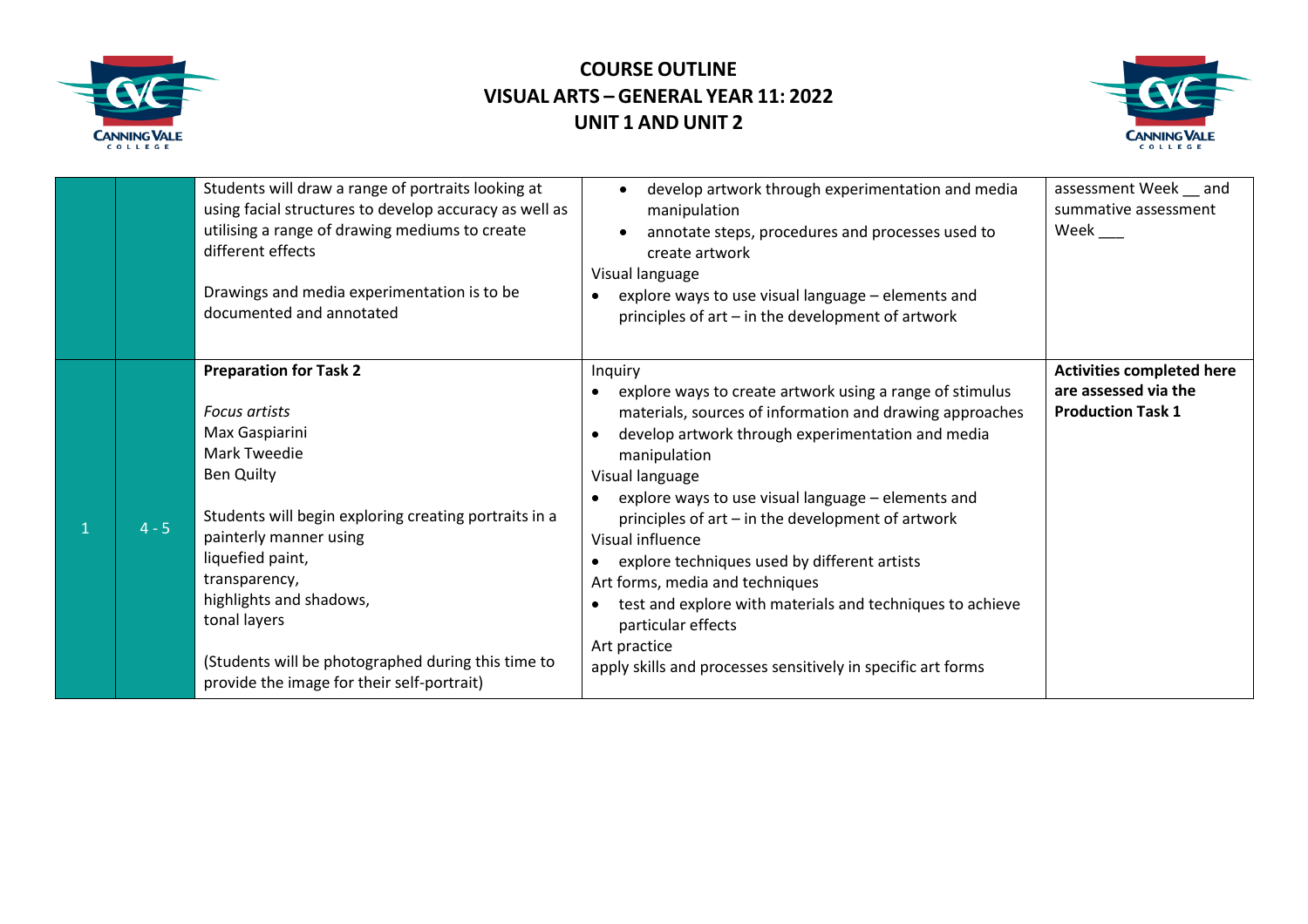



| 6,7&8 | <b>Production Task 2 - Acrylic Painting</b><br>Using liquefied acrylic to develop skills in building a<br>portrait<br>Develop skills in building tonal layers<br>Develop skills in using highlight and shadow to<br>finalise an image | Inquiry<br>explore ways to create artwork using a range of stimulus<br>$\bullet$<br>materials, sources of information and drawing approaches<br>develop artwork through experimentation and media<br>$\bullet$<br>manipulation<br>Visual language<br>explore ways to use visual language - elements and<br>principles of art - in the development of artwork<br>Visual influence<br>explore techniques used by different artists<br>$\bullet$<br>Art forms, media and techniques<br>test and explore with materials and techniques to achieve<br>particular effects<br>Art practice<br>apply skills and processes sensitively in specific art forms<br>Presentation<br>record processes in developing artwork (update folio with<br>$\bullet$<br>practice pieces) | <b>Production Task</b><br>Complete an Acrylic Self<br>Portrait<br>Due week 8 |
|-------|---------------------------------------------------------------------------------------------------------------------------------------------------------------------------------------------------------------------------------------|-------------------------------------------------------------------------------------------------------------------------------------------------------------------------------------------------------------------------------------------------------------------------------------------------------------------------------------------------------------------------------------------------------------------------------------------------------------------------------------------------------------------------------------------------------------------------------------------------------------------------------------------------------------------------------------------------------------------------------------------------------------------|------------------------------------------------------------------------------|
| 9     | <b>Visual Analysis Task 1</b><br>Students to use the guided questions to reflect on<br>the artwork of others<br>Key terms<br>Line<br>colour<br>pattern<br>shape<br>form<br>tone                                                       | Visual analysis<br>use guided questions and critical analysis frameworks to<br>discuss artwork<br>describe concepts, materials, forms, techniques and<br>processes in artwork<br>refer to visual language - elements and principles of art<br>describe artwork using art terminology                                                                                                                                                                                                                                                                                                                                                                                                                                                                              | In-class analysis                                                            |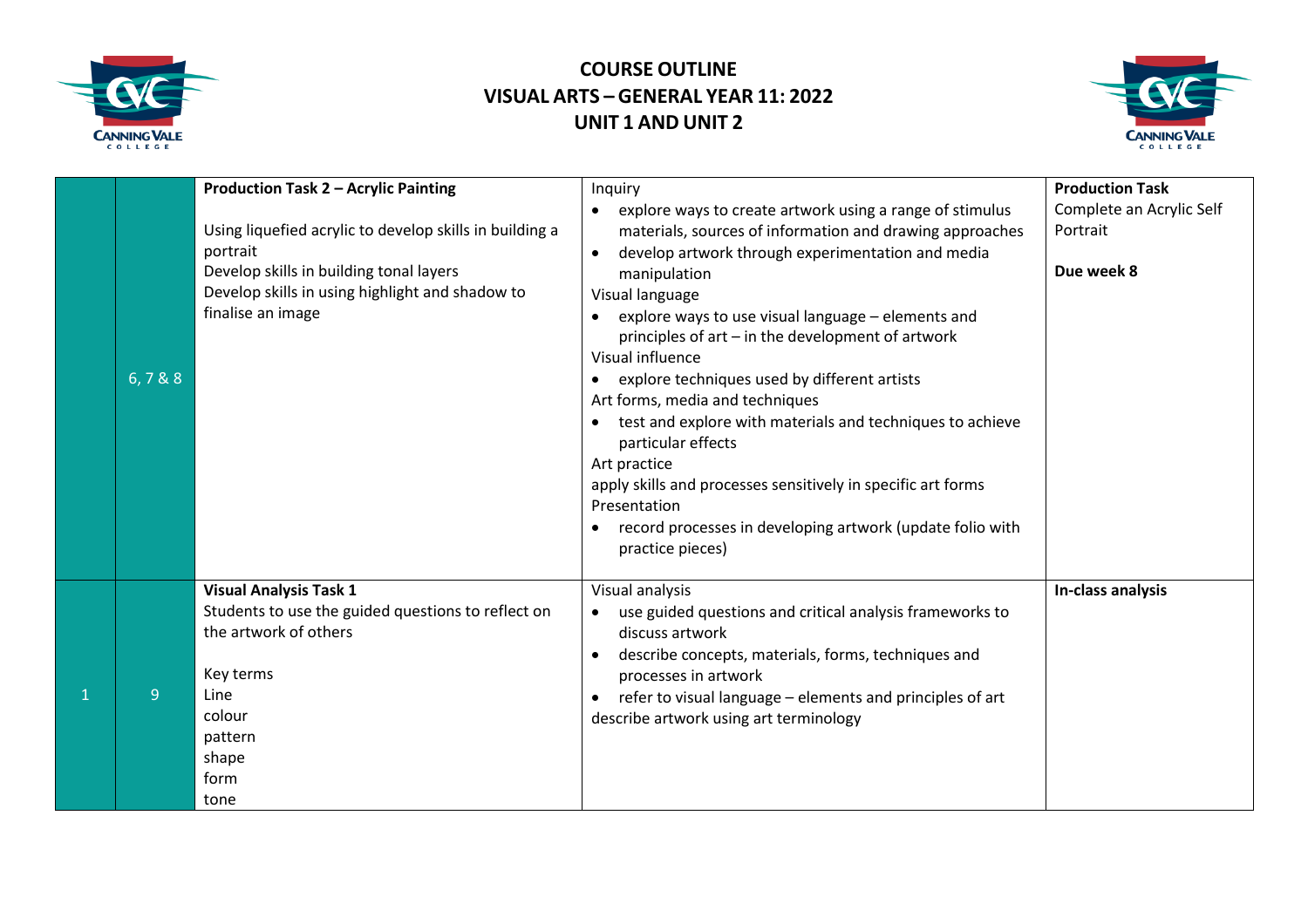



|   |       | <b>Collate Folio</b>                                                                                                                                                                                                                                        | Inquiry                                                                                                                                                                                                                                                                                                                                                                                                                                                                                                                                                                                                                                                                                                                                                      | Due for formative                                                                    |
|---|-------|-------------------------------------------------------------------------------------------------------------------------------------------------------------------------------------------------------------------------------------------------------------|--------------------------------------------------------------------------------------------------------------------------------------------------------------------------------------------------------------------------------------------------------------------------------------------------------------------------------------------------------------------------------------------------------------------------------------------------------------------------------------------------------------------------------------------------------------------------------------------------------------------------------------------------------------------------------------------------------------------------------------------------------------|--------------------------------------------------------------------------------------|
|   | 10    | Update and annotate folio drawings and activities.                                                                                                                                                                                                          | explore ways to create artwork using a range of<br>$\bullet$<br>stimulus materials, sources of information and drawing<br>approaches<br>develop artwork through experimentation and media<br>manipulation<br>annotate steps, procedures and processes used to<br>create artwork<br>Art forms, media and techniques<br>test and explore with materials and techniques to achieve<br>$\bullet$<br>particular effect<br>use demonstrated techniques when producing artwork<br>$\bullet$<br>Art practice<br>apply skills and processes sensitively in specific art forms<br>$\bullet$<br>follow correct processes for producing artwork<br>$\bullet$<br>use safe and appropriate work practices, respecting and<br>$\bullet$<br>acknowledging the work of others | assessment                                                                           |
| 2 | $1-2$ | <b>Preparation for Task 3</b><br><b>Focus artists</b><br>Del Kathryn Barton<br>Yvonne Zago (backgrounds and settings)<br>Students will begin exploring creating portraits in a<br>decorative manner using<br>Colour<br>Line<br>Pattern<br><b>Distortion</b> | Inquiry<br>explore ways to create artwork using a range of stimulus<br>$\bullet$<br>materials, sources of information and drawing approaches<br>develop artwork through experimentation and media<br>$\bullet$<br>manipulation<br>Visual language<br>explore ways to use visual language - elements and<br>principles of art – in the development of artwork<br>Visual influence<br>explore techniques used by different artists<br>$\bullet$<br>Art forms, media and techniques                                                                                                                                                                                                                                                                             | <b>Activities completed here</b><br>are assessed via the<br><b>Production Task 1</b> |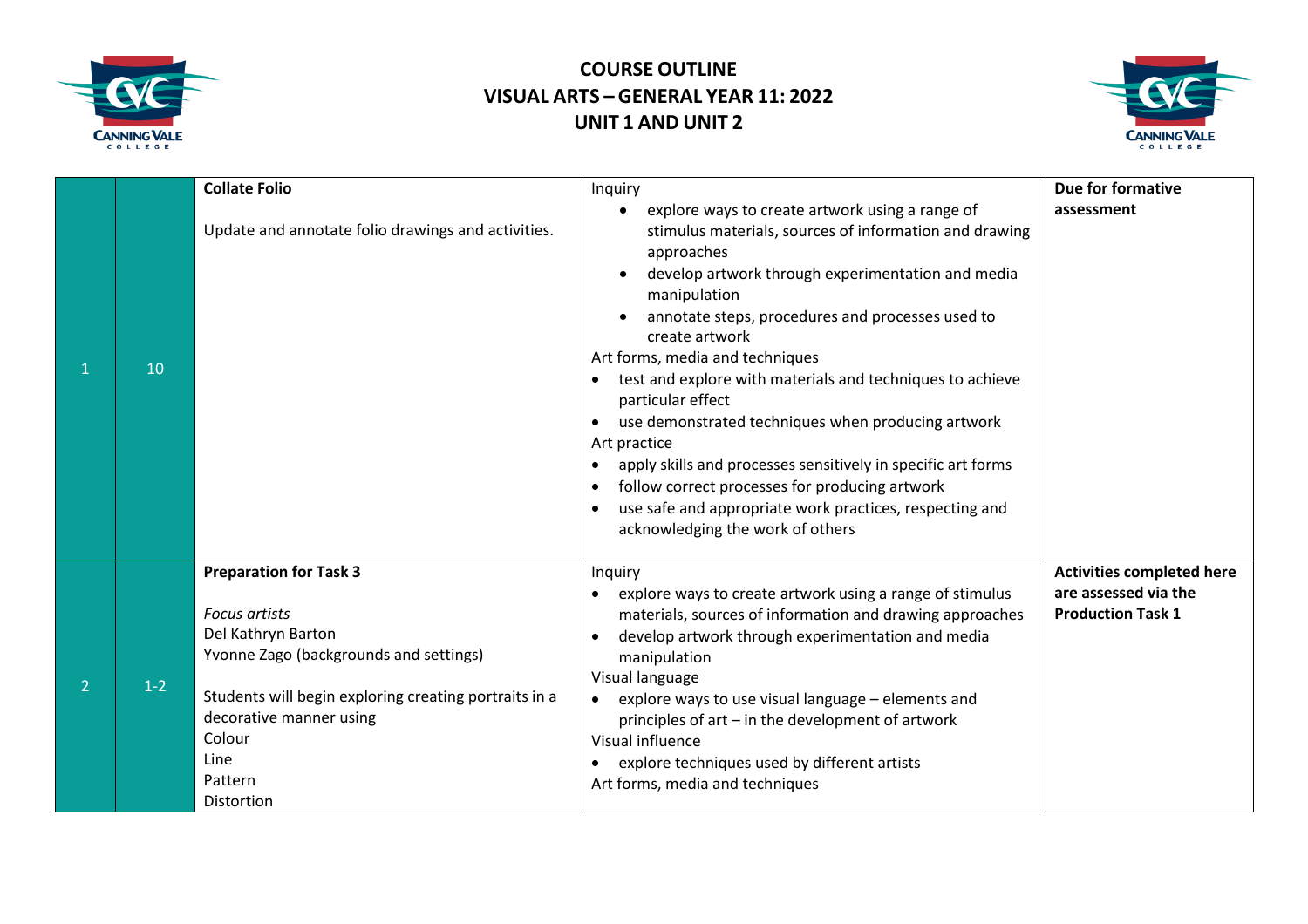



|                |       | (Students will be photographed during this time to<br>provide the image for their self-portrait)                                                      | test and explore with materials and techniques to achieve<br>$\bullet$<br>particular effects<br>Art practice<br>apply skills and processes sensitively in specific art forms                                                                                                                                                                               |                                                         |
|----------------|-------|-------------------------------------------------------------------------------------------------------------------------------------------------------|------------------------------------------------------------------------------------------------------------------------------------------------------------------------------------------------------------------------------------------------------------------------------------------------------------------------------------------------------------|---------------------------------------------------------|
|                |       | <b>Production Task 3 - Mixed Media Portrait</b><br>Students will explore the manipulation of features,<br>use of colour, line and pattern to create a | Art forms, media and techniques<br>test and explore with materials and techniques to achieve<br>particular effect                                                                                                                                                                                                                                          | <b>Production Task 3</b><br><b>Mixed Media Portrait</b> |
|                |       | contemporary portrait drawing.                                                                                                                        | use demonstrated techniques when producing artwork<br>$\bullet$                                                                                                                                                                                                                                                                                            | Due Week 5                                              |
| $\overline{2}$ | 3,485 | <b>Focus Artist</b><br>Del Kathryn Barton<br>Yvonne Zago (backgrounds and settings)                                                                   | Art practice<br>apply skills and processes sensitively in specific art forms<br>$\bullet$<br>follow correct processes for producing artwork<br>$\bullet$<br>use safe and appropriate work practices, respecting and<br>$\bullet$<br>acknowledging the work of others<br>Presentation<br>record processes in developing artwork (update folio)<br>$\bullet$ |                                                         |
|                |       | <b>Collate Folio</b>                                                                                                                                  | Inquiry                                                                                                                                                                                                                                                                                                                                                    | <b>Production Task 1</b>                                |
|                | 6     | Finalise and annotate folio drawings and activities<br>for submission and assessment                                                                  | explore ways to create artwork using a range of<br>stimulus materials, sources of information and drawing<br>approaches<br>develop artwork through experimentation and media<br>manipulation<br>annotate steps, procedures and processes used to<br>create artwork<br>Art forms, media and techniques                                                      | Due Week 6                                              |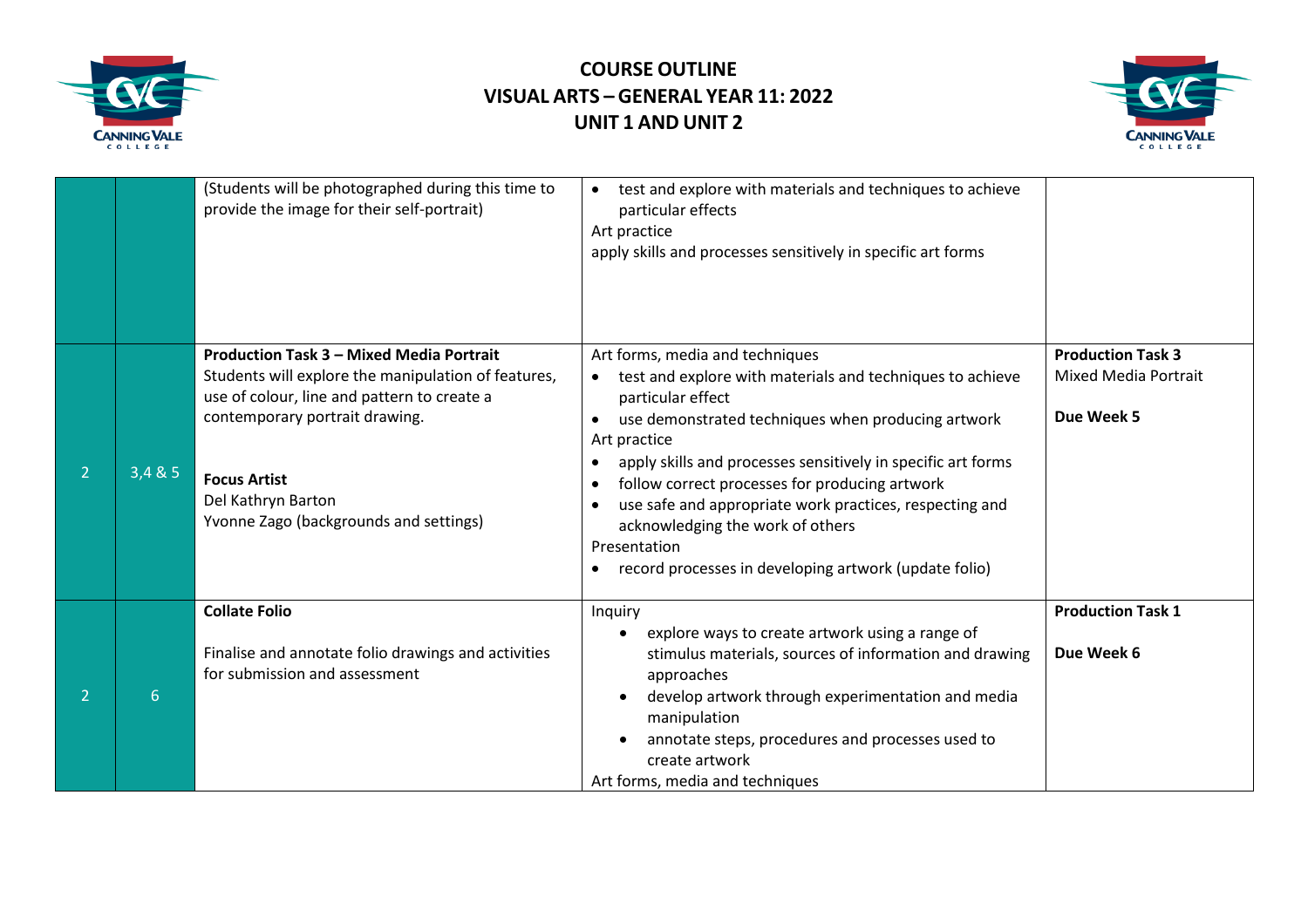



|   |         |                                                                                                                                                                                | test and explore with materials and techniques to achieve<br>particular effect<br>use demonstrated techniques when producing artwork<br>Art practice<br>apply skills and processes sensitively in specific art forms<br>follow correct processes for producing artwork<br>use safe and appropriate work practices, respecting and<br>acknowledging the work of others |                                                                            |
|---|---------|--------------------------------------------------------------------------------------------------------------------------------------------------------------------------------|-----------------------------------------------------------------------------------------------------------------------------------------------------------------------------------------------------------------------------------------------------------------------------------------------------------------------------------------------------------------------|----------------------------------------------------------------------------|
| 2 | $7 - 8$ | <b>Drawing Tasks</b><br>Utilising a range of mediums and techniques to<br>complete observational and gestural drawings                                                         | Inquiry<br>explore ways to create artwork using a range of stimulus<br>materials, sources of information and drawing approaches<br>develop artwork through experimentation and media<br>manipulation<br>Art forms, media and techniques<br>test and explore with materials and techniques to achieve<br>particular effects                                            |                                                                            |
|   | 9       | <b>Drawing Tasks - Landscape</b><br>Utilising a range of mediums and techniques to<br>complete observational and gestural drawings as we<br>transition into the Landscape Unit | Inquiry<br>explore ways to create artwork using a range of stimulus<br>materials, sources of information and drawing approaches<br>develop artwork through experimentation and media<br>manipulation<br>Art forms, media and techniques<br>test and explore with materials and techniques to achieve<br>particular effects                                            | Images to be included in<br>the second semester Folio<br><b>Submission</b> |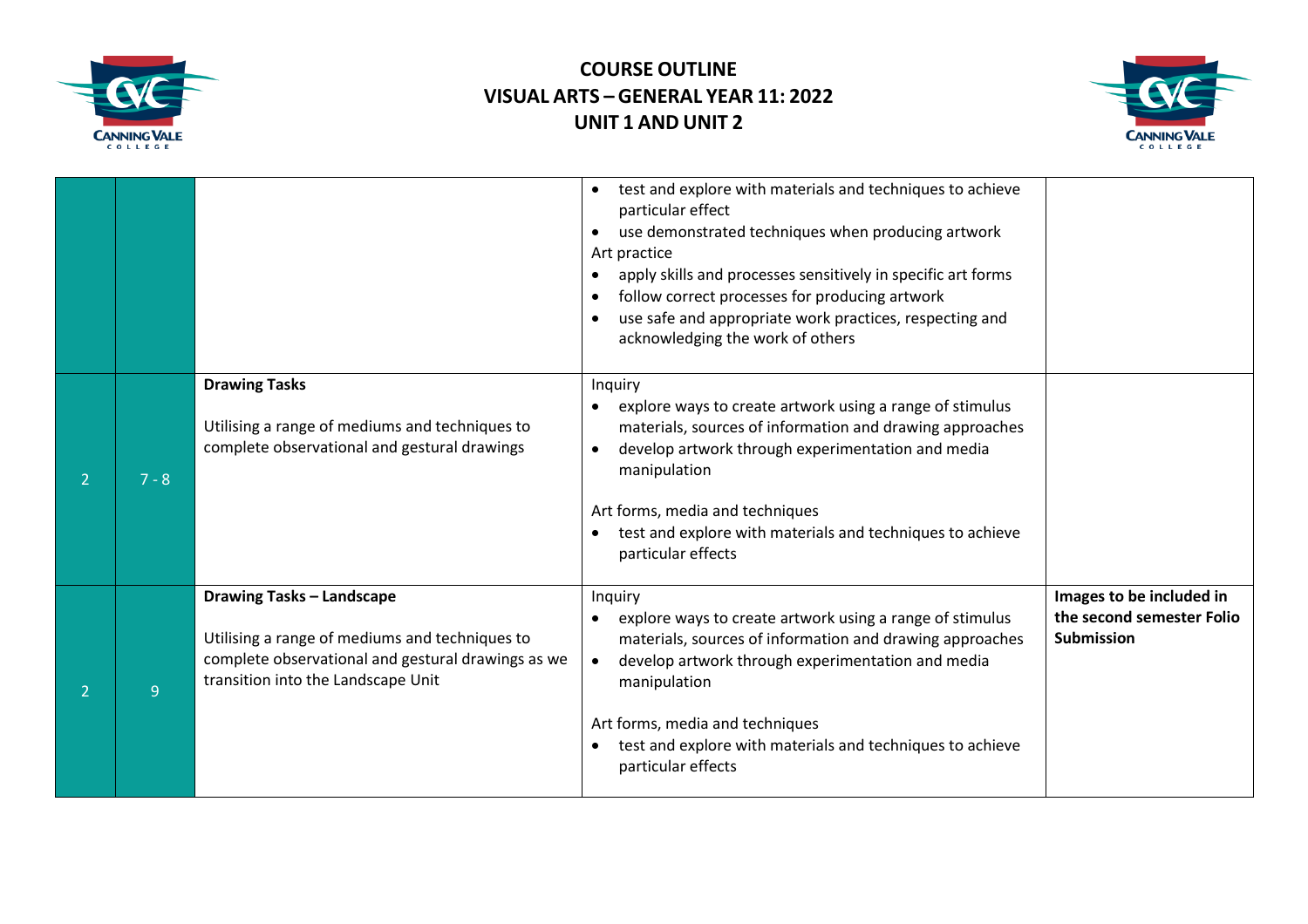



#### **Unit 2 – Exploration**

Unit description

The focus for this unit is explorations*.* Students explore ways to generate and develop ideas using a variety of stimulus materials and explorations from their local environment. They use a variety of inquiry approaches, techniques and processes when creating original artworks.

When exploring ideas and approaches to art making, students investigate the work of other artists. They learn to identify stylistic features of art forms from different times and places and explore ways to manipulate art elements and principles to generate, develop and produce their own artwork.

Students explore a number of ways to develop the subject matter for artworks. They manipulate a variety of media and materials in a range of art forms, recording and reflecting on their artistic achievements.

| <b>Term</b> | <b>Week</b> | Topic and key teaching points                                                                                                                                                                                                                                                                   | <b>Syllabus content</b>                                                                                                                                                                                                                                                                                                                  | <b>Assessment</b>                              |
|-------------|-------------|-------------------------------------------------------------------------------------------------------------------------------------------------------------------------------------------------------------------------------------------------------------------------------------------------|------------------------------------------------------------------------------------------------------------------------------------------------------------------------------------------------------------------------------------------------------------------------------------------------------------------------------------------|------------------------------------------------|
|             | 10          | Unit Focus: Exploration - Landscape<br><b>Investigation Task 2</b><br>Student will be given a brief history of Australian<br>Landscape and the link to our Identity.<br>Students will then select ONE of the nominated eras<br>to complete their research task on for a more in-<br>depth view. | Visual language<br>explore ways to use visual language - elements and<br>principles of art - in the development of artwork<br>Social, cultural and historical contexts<br>identify features of artwork belonging to certain artists,<br>movements, times or places<br>discuss factors that have influenced the production of<br>specific | <b>Investigation Task</b><br>Due Term 3 Week 1 |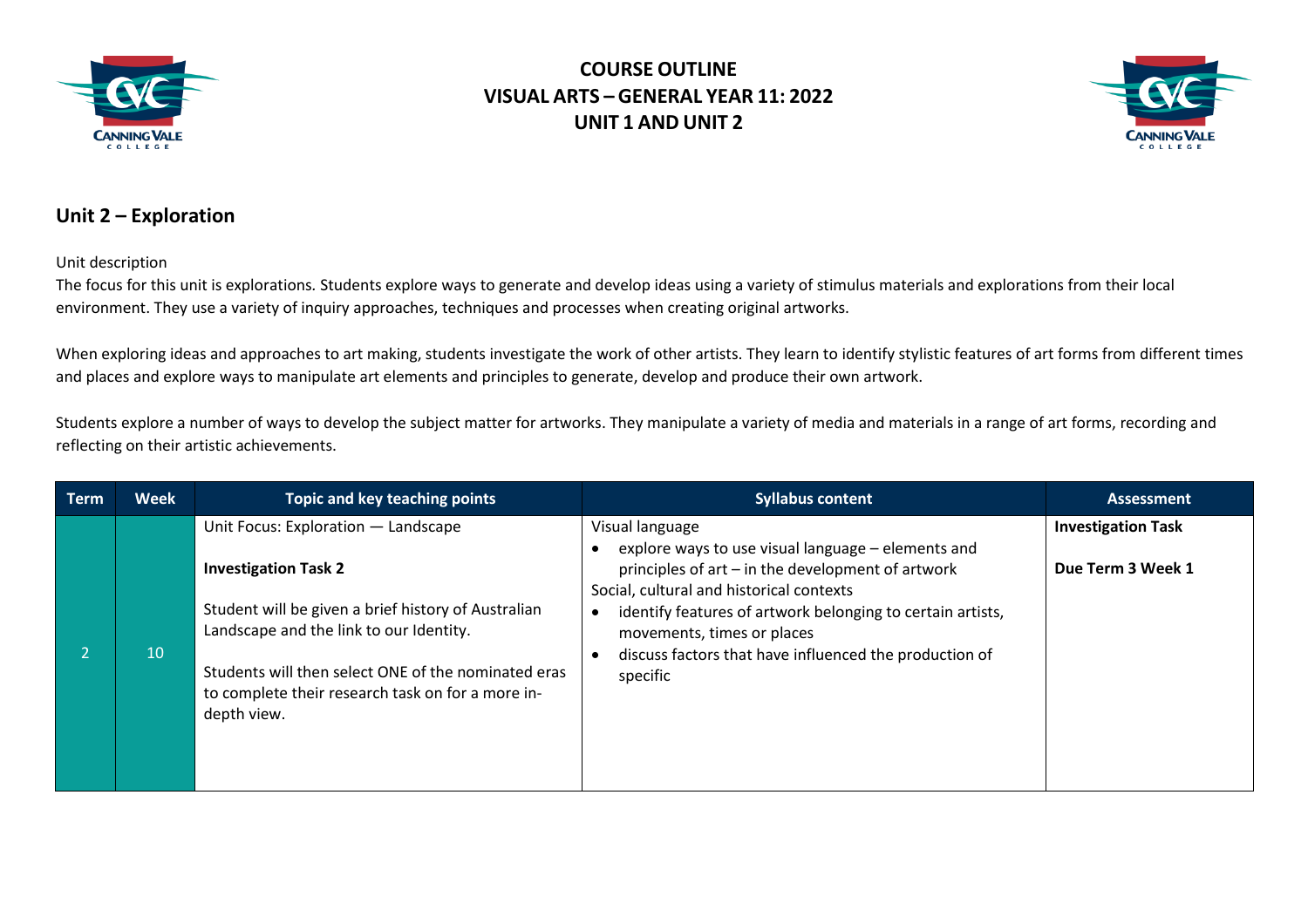



|                |         | <b>Production Task 5 -Landscape Folio</b>                                                                                                                            | Inquiry                                                                                                                                                                                                                                                                                                                                                                                                                                                                                                                      | <b>Production Task - Folio</b>                                                                           |
|----------------|---------|----------------------------------------------------------------------------------------------------------------------------------------------------------------------|------------------------------------------------------------------------------------------------------------------------------------------------------------------------------------------------------------------------------------------------------------------------------------------------------------------------------------------------------------------------------------------------------------------------------------------------------------------------------------------------------------------------------|----------------------------------------------------------------------------------------------------------|
|                |         | Landscape drawing activities using a range of<br>techniques and mediums<br>Looking at colour theory in landscape<br>Using perspective and space                      | explore ways to create artwork using a range of stimulus<br>materials, sources of information and drawing approaches<br>develop artwork through experimentation and media<br>manipulation<br>Visual language                                                                                                                                                                                                                                                                                                                 | Due Term 3 Week 10                                                                                       |
| $\overline{3}$ | $1 - 3$ | This folio will include drawings and design ideas from<br>Task 6                                                                                                     | explore ways to use visual language - elements and<br>principles of art – in the development of artwork<br>Visual influence<br>explore techniques used by different artists<br>Art forms, media and techniques<br>$\bullet$<br>test and explore with materials and techniques to achieve<br>particular effects<br>Art practice                                                                                                                                                                                               |                                                                                                          |
|                |         |                                                                                                                                                                      | apply skills and processes sensitively in specific art forms                                                                                                                                                                                                                                                                                                                                                                                                                                                                 |                                                                                                          |
| $\overline{3}$ | 3       | <b>Visual Analysis 2</b><br>Students to use the guided questions to reflect on<br>the artwork of others<br>Key terms<br>colour<br>space<br>tone<br>contrast<br>unity | Social, cultural and historical contexts<br>identify features of artwork belonging to certain artists,<br>$\bullet$<br>movements, times or places<br>discuss factors that have influenced the production of<br>specific<br>Visual analysis<br>use guided questions and critical analysis frameworks to<br>discuss artwork<br>describe concepts, materials, forms, techniques and<br>processes in artwork<br>refer to visual language - elements and principles of art<br>$\bullet$<br>describe artwork using art terminology | <b>Analysis Task</b><br>Reference<br>artist/Movement will be<br>based on those from the<br>Investigation |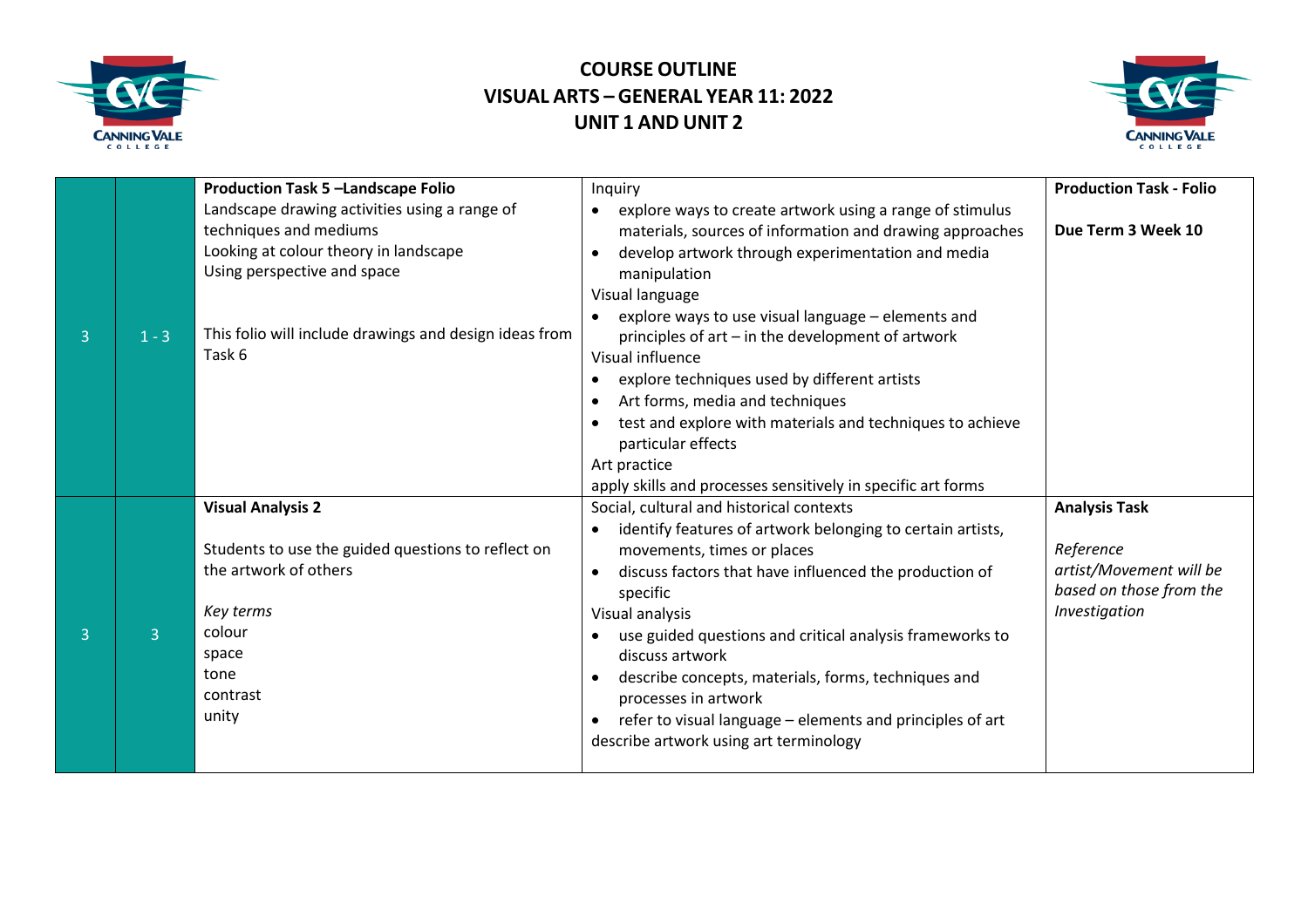



| 3              | $4 - 10$ | Production Task 6 - Contemporary Landscape<br>Explore ways in which contemporary landscape<br>utilises space, colour, pattern, shape and line<br>Students will work with Watercolour, Pen and Pencil<br><b>Focus Artist</b><br><b>Leon Pericles</b> | Visual language<br>explore ways to use visual language - elements and<br>$\bullet$<br>principles of art - in the development of artwork<br>Visual influence<br>explore techniques used by different artists<br>Art forms, media and techniques<br>test and explore with materials and techniques to achieve<br>particular effect<br>use demonstrated techniques when producing artwork<br>Art practice<br>apply skills and processes sensitively in specific art forms<br>follow correct processes for producing artwork<br>use safe and appropriate work practices, respecting and<br>acknowledging the work of others | <b>Production Task</b><br>Contemporary Landscape<br>Due Week 10 |
|----------------|----------|-----------------------------------------------------------------------------------------------------------------------------------------------------------------------------------------------------------------------------------------------------|-------------------------------------------------------------------------------------------------------------------------------------------------------------------------------------------------------------------------------------------------------------------------------------------------------------------------------------------------------------------------------------------------------------------------------------------------------------------------------------------------------------------------------------------------------------------------------------------------------------------------|-----------------------------------------------------------------|
| $\overline{3}$ | 10       | <b>Production Task; Folio</b><br><b>Collate Folio</b><br>Finalise and annotate folio drawings and activities<br>for submission and assessment                                                                                                       | Inquiry<br>explore ways to create artwork using a range of<br>$\bullet$<br>stimulus materials, sources of information and drawing<br>approaches<br>develop artwork through experimentation and media<br>manipulation<br>annotate steps, procedures and processes used to<br>create artwork<br>Art forms, media and techniques<br>test and explore with materials and techniques to achieve<br>particular effect<br>use demonstrated techniques when producing artwork<br>$\bullet$<br>Art practice<br>apply skills and processes sensitively in specific art forms<br>follow correct processes for producing artwork    | <b>Production Task 1</b><br>Due Week 10                         |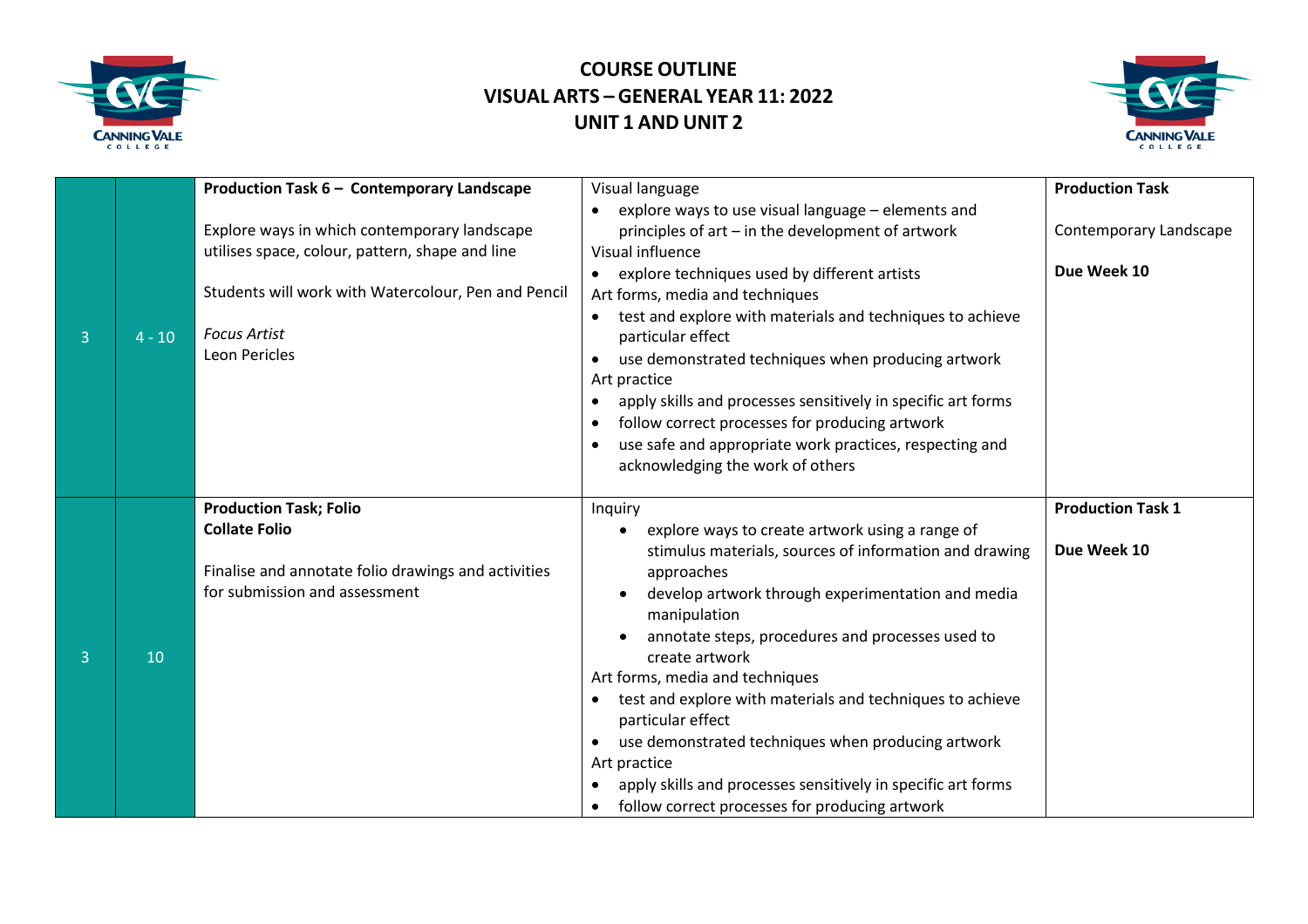



|                |         |                                                                                                                                                                                                     | use safe and appropriate work practices, respecting and<br>$\bullet$<br>acknowledging the work of others                                                                                                                                                                                                                                                                                                                                                                                                                         |                                                                   |
|----------------|---------|-----------------------------------------------------------------------------------------------------------------------------------------------------------------------------------------------------|----------------------------------------------------------------------------------------------------------------------------------------------------------------------------------------------------------------------------------------------------------------------------------------------------------------------------------------------------------------------------------------------------------------------------------------------------------------------------------------------------------------------------------|-------------------------------------------------------------------|
|                | $1 - 4$ | Production Task 7 - Tonalism with Oils<br>Introduction to oils<br>Tonalist techniques                                                                                                               | Art practice<br>apply skills and processes sensitively in specific art forms<br>follow correct processes for producing artwork<br>$\bullet$<br>use safe and appropriate work practices, respecting and<br>acknowledging the work of others<br>Art forms, media and techniques<br>test and explore with materials and techniques to achieve<br>$\bullet$<br>particular effect<br>use demonstrated techniques when producing artwork<br>$\bullet$<br>Visual influence<br>explore techniques used by different artists<br>$\bullet$ | <b>Production Task</b><br>Final painting due end of<br>Week 4     |
| $\overline{4}$ | 3       | <b>Visual Analysis 3</b><br>Student will be introduced to Tonalism.<br><b>Focus Artist</b><br><b>Clarice Beckett</b><br>Students to use the guided questions to reflect on<br>the artwork of others | Social, cultural and historical contexts<br>identify features of artwork belonging to certain artists,<br>movements, times or places<br>discuss factors that have influenced the production of<br>$\bullet$<br>specific<br>Visual analysis<br>use guided questions and critical analysis frameworks to<br>discuss artwork                                                                                                                                                                                                        | <b>Analysis Task</b><br><b>Reference Art Movement</b><br>Tonalism |